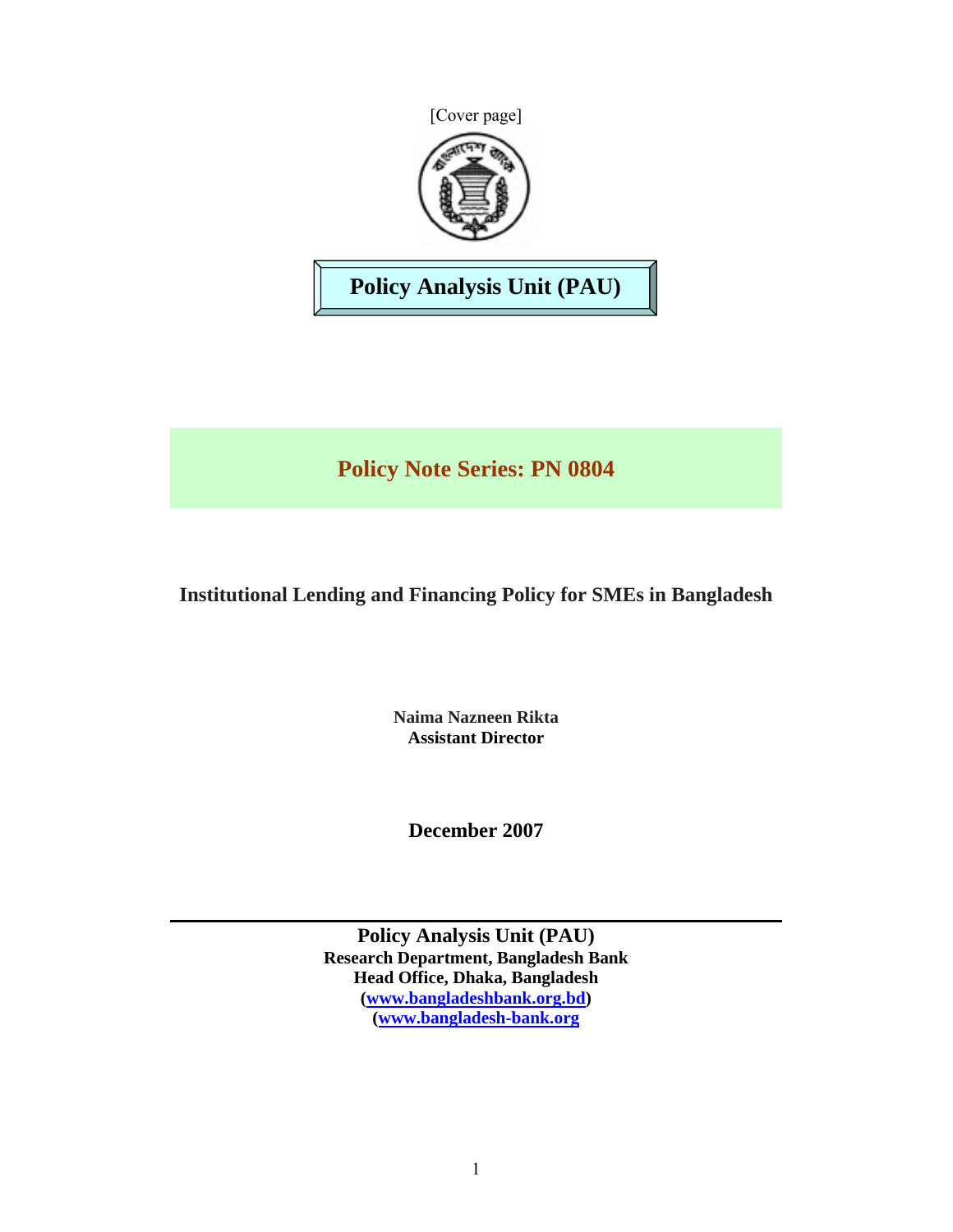# **Institutional Lending and Financing Policy for SMEs in Bangladesh**

# **Naima Nazneen Rikta1**

#### **December 2007**

#### **Abstract**

Over the last few years, the government has taken a number of initiatives in terms of financial, fiscal, and related policies; adopted strategies; and implemented actions for promoting SME-led economic growth in Bangladesh. This policy note reviews the effectiveness of these initiatives in terms of flow of finance to the SME sector, compares the availability of financing facilities in Bangladesh with several other countries, and draws some policy conclusions.

 $\overline{a}$ 

<sup>&</sup>lt;sup>1</sup> Assistant Director, Policy Analysis Unit (PAU), Bangladesh Bank. Views expressed in this note are author's own and in no way represent those of the Bangladesh Bank. The author is indebted to Dr. Mustafa. K. Mujeri, Chief Economist, Bangladesh Bank for his valuable suggestions and comments.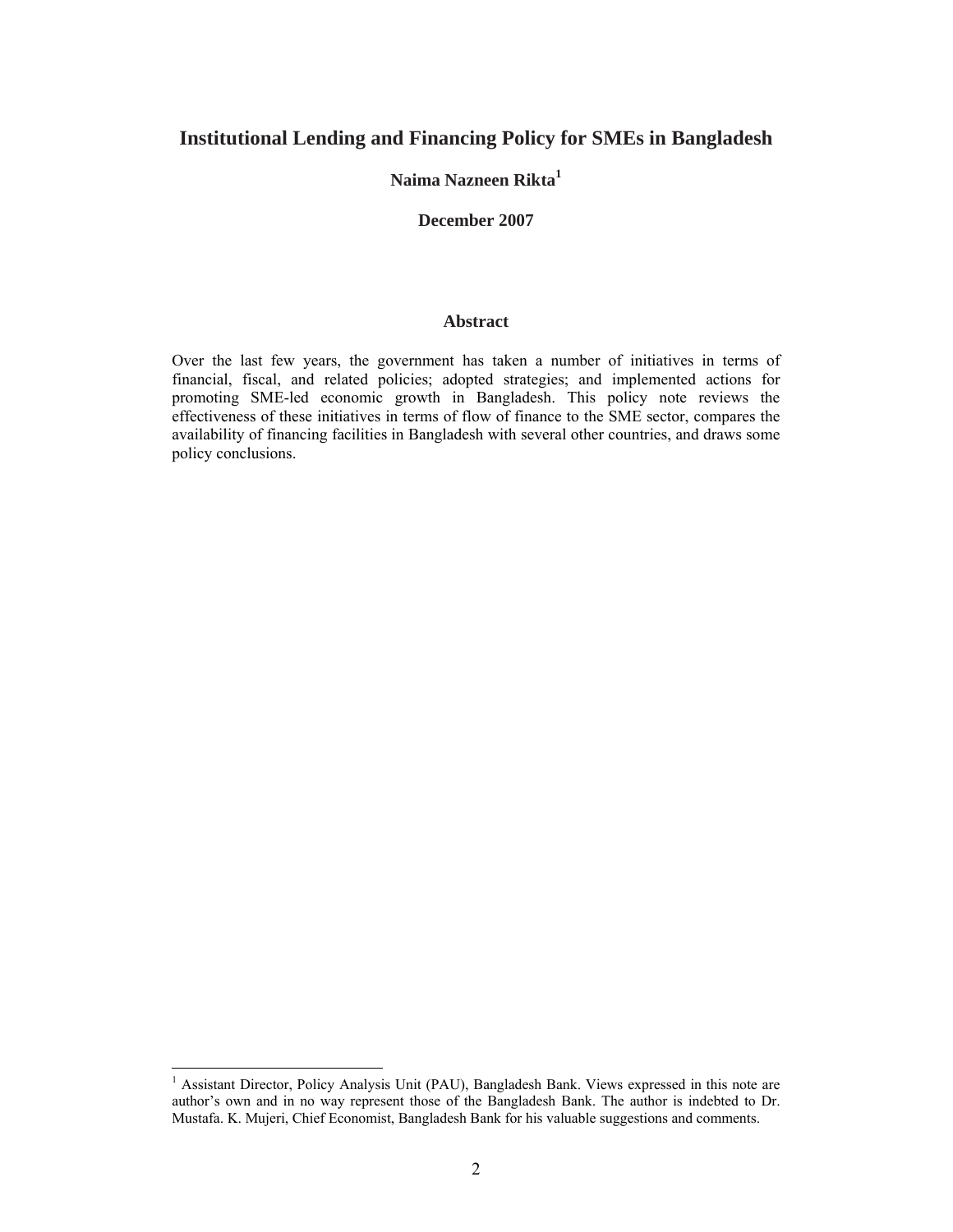## **I. Introduction**

The growth of small and medium enterprises (SMEs) in terms of size and number has a multiplier effect on the national economy, specifically on employment, GDP growth, and poverty reduction in Bangladesh. In the past, the government attempted to provide SMEs with access to finance by targeted lending; such as through directives that a certain share (e.g. 5 percent) of a bank's loan portfolio was to be set aside for small and cottage industry financing (Hossain 1998). The Bank of Small and Cottage Industries (BASIC) was set up in 1988 with the objective of financing small and cottage industries. Afterwards, several commercial banks have come forward with special packages for SME development. One such initiative is the *'gharoa'* project of the Janata Bank Limited. The Bangladesh Bank is also providing refinance facilities by using its own fund as well as channelling funds from IDA and ADB.

The SMEs provide a highly cost-effective and socially desirable route to industrialization in Bangladesh. Investment costs per person employed in large industrial units work out to be 78 to100 times of those for SMEs.<sup>2</sup> The Small Enterprises Development Fund (SEDF) reports a higher growth rate (12 percent) for micro and small enterprises in 2003 compared with 5 percent for the medium enterprises. The return on capital investment is also higher for micro and small enterprises (above 30 percent) compared with 13 percent for the medium enterprises. In Bangladesh SMEs are characterized by higher profitability; operating margin for SMEs is 12 percent<sup>3</sup> which is higher than in some industrial countries<sup>4</sup>.

## **II. Major Constraints in Access to Finance by SMEs**

The SMEs in Bangladesh face significant problems in access to finance for their business activities. This relates to getting the right amount of fund at the right time at reasonable rates with suitable repayment schedule and facing minimum bureaucratic hurdles. In this context, lack of capital has been identified as the number one constraint to the development of SMEs in Bangladesh.<sup>5</sup>

In general, SMEs are characterized by low capitalization, insufficient assets, and their inability to fully comply with collateral requirements. On the supply side, administrative costs for banks and financial institutions (FIs) are high because of close monitoring and supervision required for SME loans. The banks and FIs consider SME financing as risky investments and charge relatively high interest rates to cover portfolio risks. The procedure to get finance from the banks and FIs is considered complex by most of the SMEs. A survey of SMEs reported that the business owners had to visit, on average, 15 times for one loan from the bank, whereas the frequency

 $\overline{a}$ 

<sup>&</sup>lt;sup>2</sup> See, *The Financial Express*, 11 September, 2006.

 $A<sup>3</sup>$  As reported by SEDF (2006)

<sup>&</sup>lt;sup>4</sup> For example, operating margin for SMEs is 7 percent in Greece, 5.1 percent in France, 9.2 percent in Canada

<sup>5</sup> See, *The National Task Force Report on SMEs,* September 2004.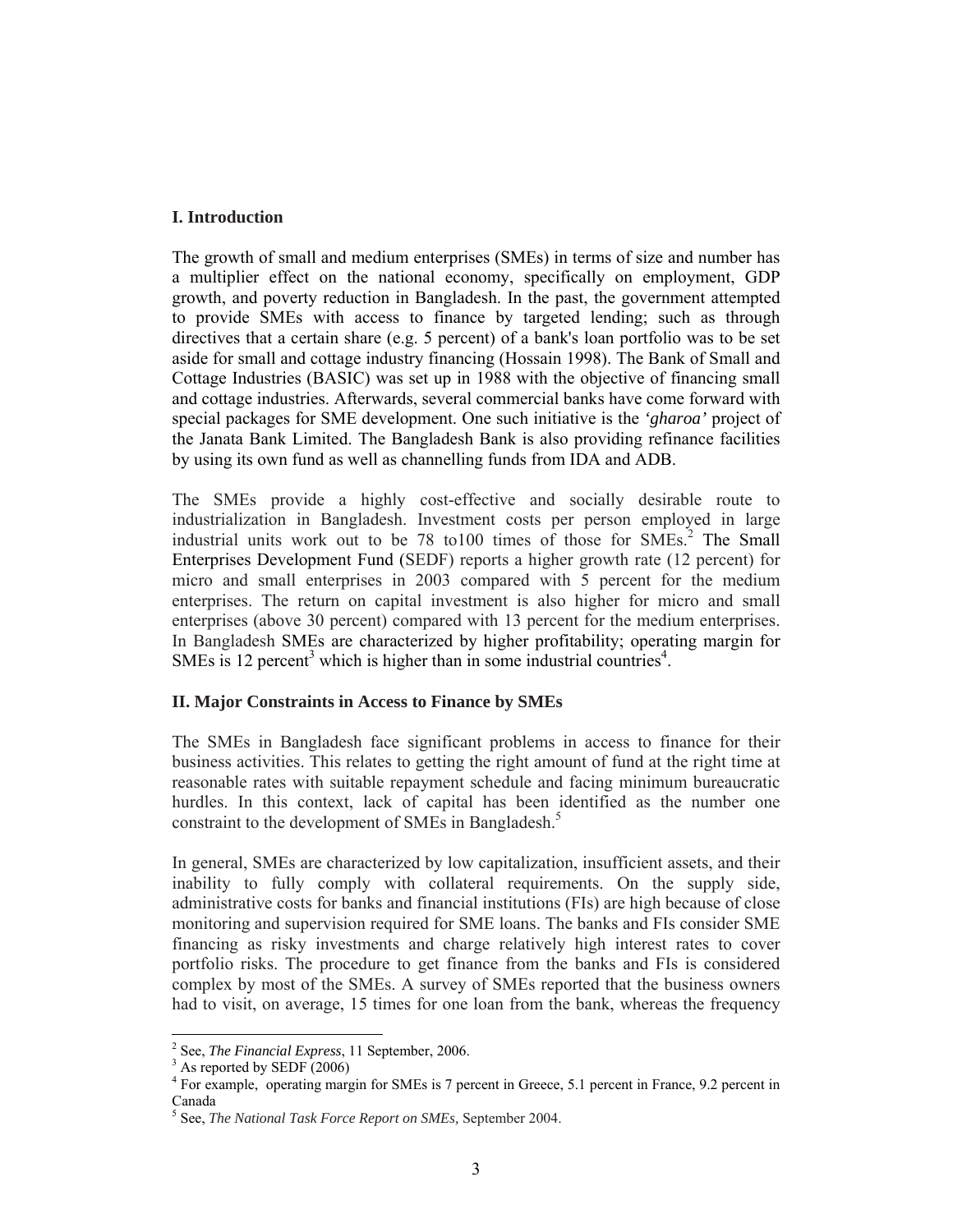of visit for getting loan from informal money lender was 3, from association 2.5, and from relatives and friends 2.25 (Choudhury and Raihan, 2000). The major constraints of SME financing by banks and FIs can be summarized as:

- Inadequate knowledge and ability to formulate proper project proposals for seeking institutional finance;
- Collateral based lending procedures of banks and FIs that are not suitable for SMEs;
- Complex bureaucratic procedures and corruption;
- Limited availability of information on technical and marketing aspects of SMEs;
- Inadequate and ineffective coordination among concerned government agencies;
- Lack of a functional definition of SMEs that can characterize their unique positions;
- Absence of proper criteria for selecting potential SME entrepreneurs by the promotional institutions.

## **III. Current Efforts in Streamlining SME Financing**

In most countries where SME development has taken place, the support and finance to SMEs are provided both by the government and the private sector. Specific types of support include direct investment by the government including investment in venture capital, credit guarantee schemes, commercial bank credit, credit database, exit mechanisms for companies and stocks, credit scoring mechanisms, financing through specialized financing institutions, and similar other mechanisms. Public-private partnership is also becoming popular in many countries including Japan, USA, UK, and Malaysia.<sup>6</sup> In the past, the government attempted to provide SMEs with access to finance through targeted lending.

In this context, Bangladesh Bank (BB) has formulated and issued prudential guidelines to be used by the banks and FIs in defining  $SMEs$ .<sup>7</sup> As a part of its current initiatives to overcome the financial constraints facing the SME sector and encourage the banks and other FIs to provide credit facilities to this sector, BB introduced the refinance scheme for SMEs in May 2004 using three sources of funds: Tk. 100 million from BB's own resources, USD 20 million from IDA under the Enterprise Growth and Bank Modernization Project (EGBMP), and Taka 30 million from ADB. All scheduled banks and FIs are eligible to avail this facility at Bank Rate subject to fulfilling the stipulated conditions against their financing of SMEs. Under the BB's refinance scheme for the small enterprise sector, any industry/business entity having a maximum total fixed investment up to Tk. 10 million has been considered as a small enterprise.<sup>8</sup> Table 1 shows the amount of refinance provided to banks and FIs up to August 2007 since the beginning of the refinance scheme.

 $\overline{a}$ 

<sup>6</sup> For availability of some of these and other mechanisms in different countries, see Table A1 in the Appendix.

<sup>7</sup> See Appendix for details.

<sup>8</sup> See ACSPD circular no.1, 2 May 2004, Bangladesh Bank.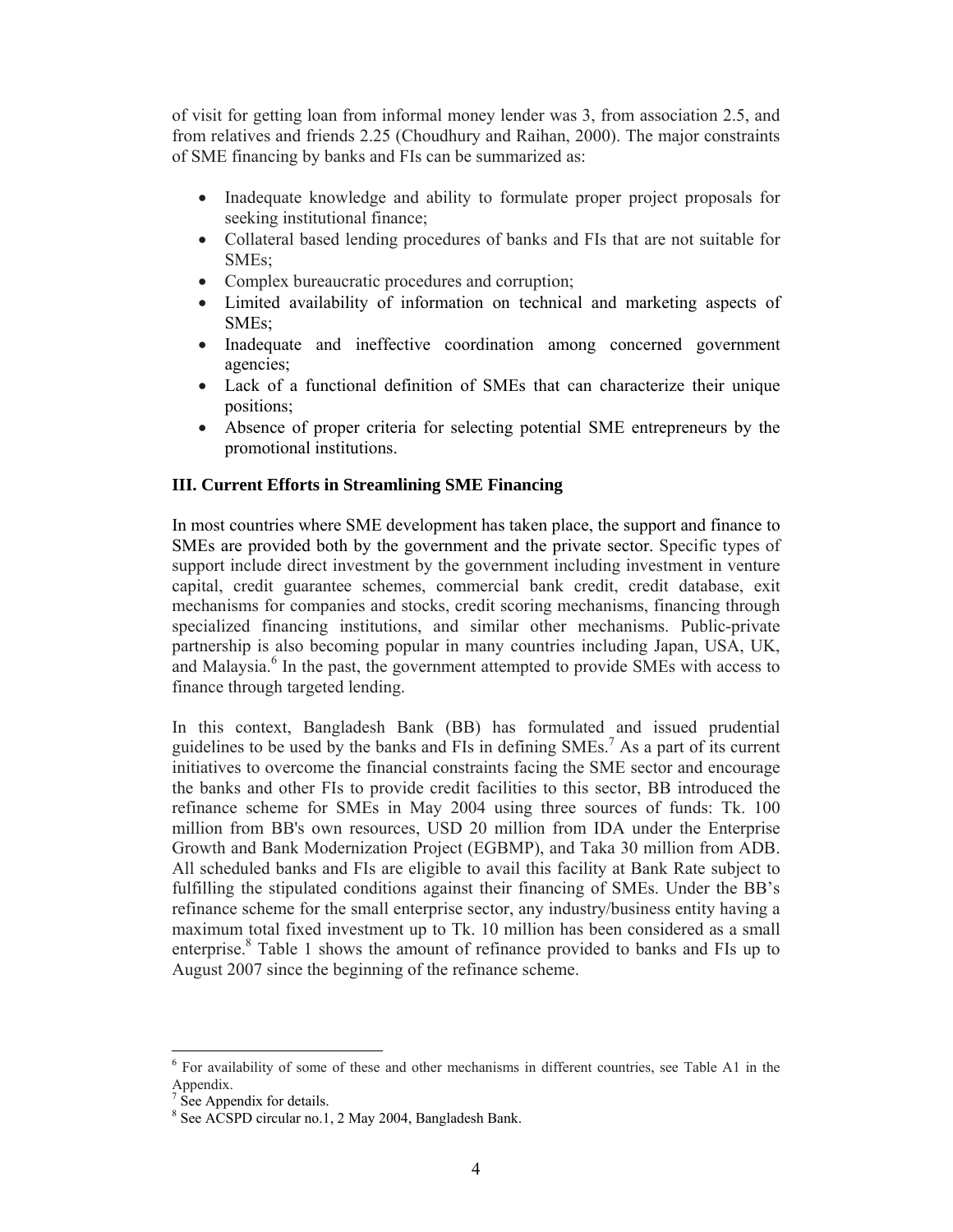It shows that nearly Tk. 5,341 million were refinanced to 13 banks and 19 FIs by BB till August 2007 of which Tk 2,742 million (51 percent) were disbursed to the banks and Tk 2,599 million (49 percent) to the FIs. Among the banks, three banks (BRAC,

| Name of bank/FI                  |                                 |                   |                   | Amount     |                  |              |  |
|----------------------------------|---------------------------------|-------------------|-------------------|------------|------------------|--------------|--|
|                                  | Amount refinanced (million Tk)* |                   |                   | refinanced |                  |              |  |
|                                  |                                 |                   |                   |            | No. of           | per          |  |
|                                  | Working                         | Mid               | Long              |            | beneficiary      | enterprise   |  |
| <b>Banks</b>                     | capital                         | term              | term              | Total      | enterprises      | (million Tk) |  |
| <b>NCC Bank Ltd</b>              | 21.64                           | 155.05            | 52.00             | 228.69     | 548              | 0.42         |  |
| Jamuna Bank Ltd.                 | 136.40                          | 24.90             | 7.66              | 168.96     | 121              | 1.40         |  |
| National Bank Ltd.               | 10.00                           | 0.00              | $\overline{0.00}$ | 10.00      | $\overline{2}$   | 5.00         |  |
| ONE Bank Ltd.                    | 150.55                          | 127.63            | 10.40             | 288.58     | 382              | 0.76         |  |
| The Premier Bank Ltd.            | 208.29                          | 24.54             | 9.35              | 242.18     | $\overline{205}$ | 1.18         |  |
| <b>BRAC Bank Ltd.</b>            | 48.65                           | 637.80            | 0.00              | 686.45     | 1,736            | 0.40         |  |
| Southeast Bank Ltd.              | 81.20                           | 3.20              | 3.50              | 87.90      | 86               | 1.02         |  |
| Dutch Bangla Bank Ltd.           | 95.99                           | 1.33              | 0.00              | 97.32      | 52               | 1.87         |  |
| Mercantile Bank Ltd.             | 0.00                            | 34.25             | 0.00              | 34.25      | 127              | 0.27         |  |
| Eastern Bank Ltd.                | 112.61                          | 190.56            | 0.00              | 303.17     | 392              | 0.77         |  |
| Dhaka Bank Ltd.                  | 268.61                          | 123.35            | $\overline{0.00}$ | 391.96     | 476              | 0.82         |  |
| Trust Bank Ltd.                  | $\overline{5.00}$               | $\overline{0.00}$ | 0.00              | 5.00       | 2                | 2.50         |  |
| Prime Bank Ltd.                  | 179.72                          | 10.72             | 6.90              | 197.34     | 211              | 0.94         |  |
| Sub Total                        | 1,318.66                        | 1,333.33          | 89.81             | 2,741.80   | 4,340            | 0.63         |  |
| <b>Financial Institutions</b>    |                                 |                   |                   |            |                  |              |  |
| Uttara Finance & Investment Ltd. | 8.76                            | 95.75             | 332.41            | 436.92     | 234              | 1.87         |  |
| Prime Finance & Investment Ltd.  | 22.50                           | 19.00             | 12.84             | 54.34      | 30               | 1.81         |  |
| MIDAS Financing Ltd.             | 0.05                            | 283.00            | 154.82            | 437.87     | 684              | 0.64         |  |
| <b>IDLC</b> of Bangladesh        | 7.75                            | 215.03            | 70.05             | 292.83     | $\overline{211}$ | 1.39         |  |
| Phoenix Leasing Co. Ltd.         | 10.10                           | 39.08             | 138.65            | 187.83     | 101              | 1.86         |  |
| United Leasing Co. Ltd.          | 47.03                           | 115.75            | 136.03            | 298.81     | 191              | 1.56         |  |
| Vanik Bangladesh Ltd.            | 0.03                            | 0.05              | 0.00              | 0.08       | $\overline{2}$   | 0.04         |  |
| <b>Bay Leasing</b>               | 2.50                            | 5.15              | 4.70              | 12.35      | 8                | 1.54         |  |
| Fidelity Assets & Securities Co. |                                 |                   |                   |            |                  |              |  |
| Ltd.                             | 0.00                            | 7.17              | 196.57            | 203.74     | 132              | 1.54         |  |
| Islamic Finance and Investment   |                                 |                   |                   |            |                  |              |  |
| Ltd.                             | 6.10                            | 104.31            | 23.25             | 133.66     | 107              | 1.25         |  |
| Peoples Leasing and Financial    |                                 |                   |                   |            |                  |              |  |
| Services Ltd.                    | 0.00                            | 116.41            | 181.83            | 298.24     | 110              | 2.71         |  |
| Bangladesh Finance and           |                                 |                   |                   |            |                  |              |  |
| Investment Ltd.                  | 0.00                            | 1.68              | 40.90             | 42.58      | 18               | 2.37         |  |
| <b>IIDFC</b>                     | 2.00                            | 23.20             | 35.10             | 60.30      | 29               | 2.08         |  |
| <b>GSP</b> Financing             | 5.00                            | 0.00              | 20.80             | 25.80      | 6                | 4.30         |  |
| National Housing Ltd.            | 4.00                            | 7.60              | 9.14              | 20.74      | 12               | 1.73         |  |
| Oman Bangladesh                  | 0.00                            | 0.00              | 40.84             | 40.84      | $\overline{19}$  | 2.15         |  |
| <b>International Leasing</b>     | 1.00                            | 17.80             | 19.72             | 38.52      | 16               | 2.41         |  |
| Fareast Finance and Investment   |                                 |                   |                   |            |                  |              |  |
| Ltd.                             | $0.00\,$                        | 1.33              | 0.00              | 1.33       | $\overline{c}$   | 0.67         |  |
| Premier Leasing                  | 0.00                            | 9.40              | 2.96              | 12.36      | $\overline{7}$   | 1.77         |  |
| Sub Total                        | 116.82                          | 1,061.71          | 1,420.61          | 2,599.14   | 1,919            | 1.35         |  |
| <b>Grand Total</b>               | 1,435.48                        | 2,395.04          | 1,510.42          | 5,340.94   | 6,259            | 0.85         |  |

**Table 1: SME Refinance by Bangladesh Bank**

\* Up to August 2007

Source: Agricultural Credit and Special Programs Department, Bangladesh Bank

Eastern, and Dhaka) together availed more than half of the refinance facility. Among the FIs, MIDAS, Uttara Finance, and United Leasing were in the leading position, together accounting for 45 percent of the total.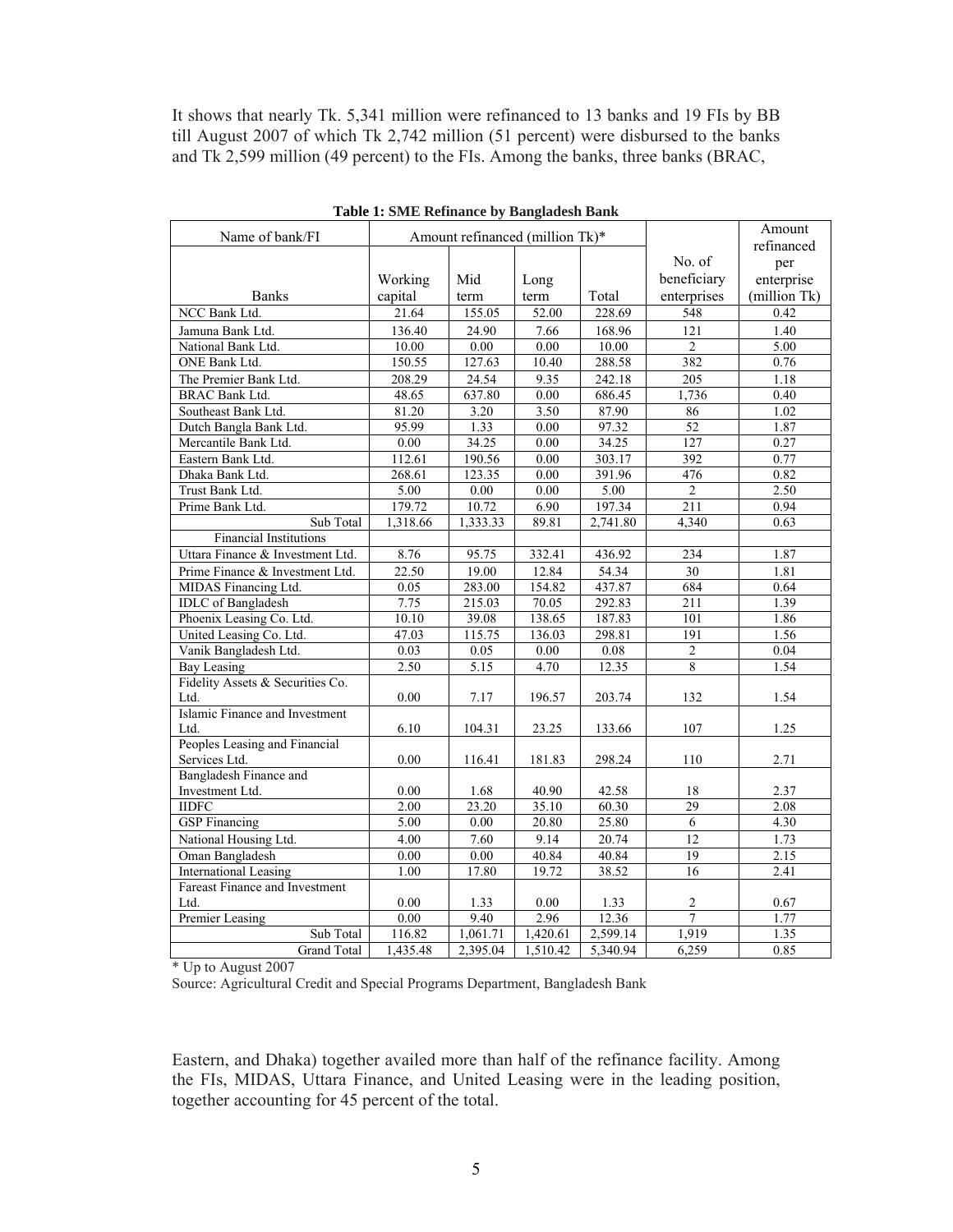The BB has also introduced factoring to ease the working capital problem that guarantees the SMEs to enjoy consistent cash flow, lower administration costs, and reduced credit risks. BB has identified the following actions for SME development:

- Further extend refinancing facilities for SME finance;
- Introduce training for officials dealing with SME finance;
- Finding ways and means to minimize costs for managing SME finance;
- Establish risk fund or guarantee fund to cover risks;
- Develop SME data bank.

In Bangladesh, an entrepreneurs' equity fund has been established in 2000, which provides equity to SMEs in agro-based industry and ICT sector through the commercial banks.

As the prime public sector institution for the promotion and development of small and cottage industries in the country, the Bangladesh Small and Cottage Industries Corporation (BSCIC) is involved in lending programs from own resources; in association with the Bangladesh Shilpa Bank (BSB); and in association with consortium of commercial banks. Most of its policies are based on government experience in this sector.

The Bangladesh Small Industries and Commerce (BASIC) Bank Limited was set up in 1988 with the objective of financing small and cottage industries and it is envisaged that at least 50 percent of its loanable fund should be invested in small scale industries. The bank offers lower lending rates on SMEs compared with other banks.

At present, the development of the SME sector is increasingly promoted through the involvement of private agencies, such as MIDAS. This organisation has a successful record in facilitating the development of small scale industries by way of building up innovative models of small scale and micro enterprises, which are subsequently replicated by other entrepreneurs or institutions. MIDAS has recently increased its lending limit for SMIs from Tk. 30 million to Tk. 100 million to match with the government's new industrial policy.

## **IV. Role of Banks and FIs**

A recent study by SEDF (2006) shows that SMEs have limited access to bank financing. It shows that about two-thirds of the SMEs did not approach banks for working capital loans. It takes about two months on average to have a loan sanctioned. For improving the situation, several commercial banks have come up with special packages for SME development. One such initiative is the '*gharoa'* project of the Janata Bank Limited. Currently, two banks are leading in this area: the BASIC Bank in the public sector and the BRAC Bank Limited which is a private commercial bank. Besides these two, several other FIs have opened special units to expand SME credit portfolio recognizing the sector as a new area of potential business. Table 2 shows the disbursement of loans to small and medium enterprises by all the scheduled banks as in June 2006. It can be seen that the private commercial banks (PCBs) have disbursed the highest amount of loans to both small and medium enterprises. In both cases, the largest amount of funds has been channeled to the trading sector. There is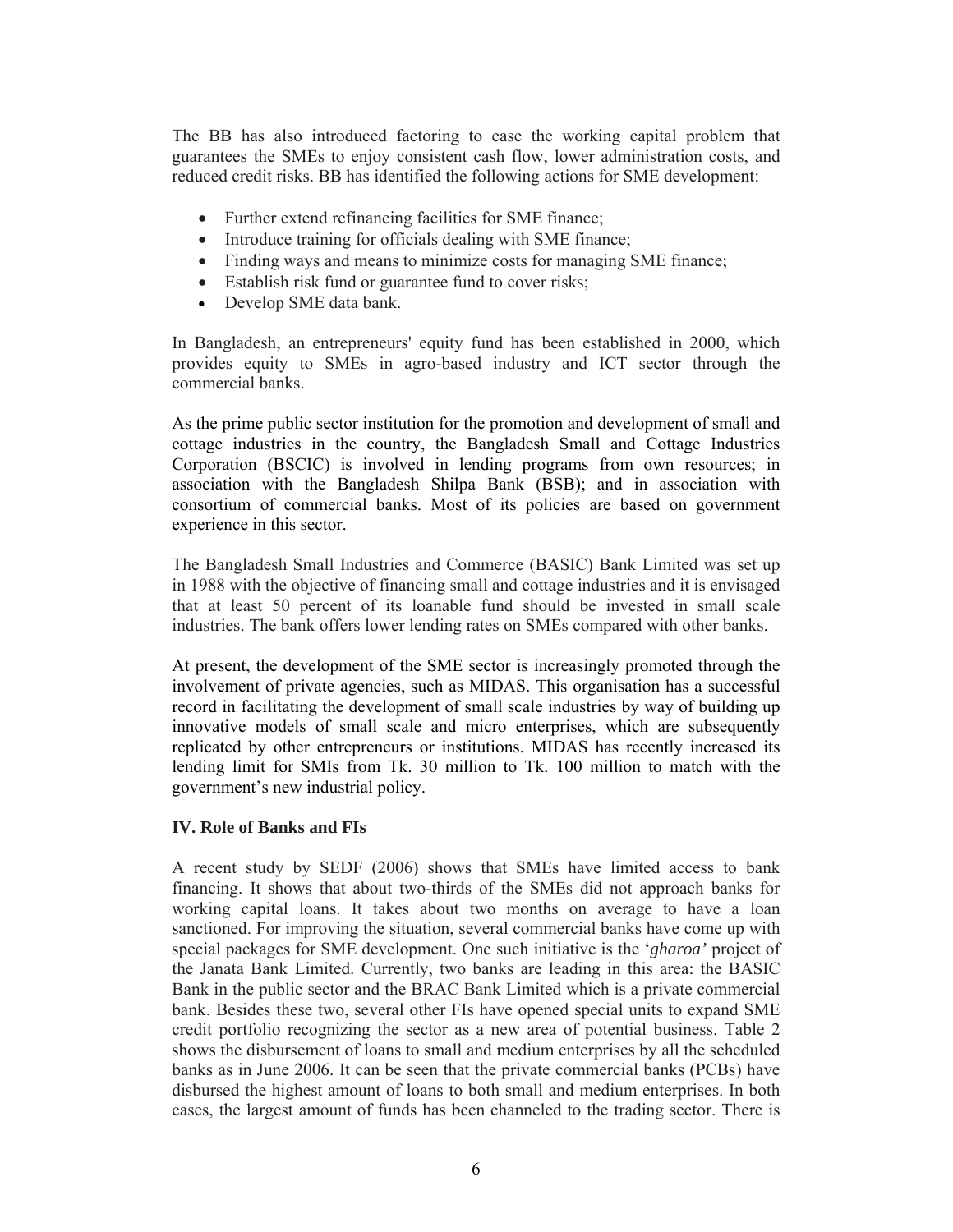no participation of foreign commercial banks (FCBs) in small enterprise financing and very little involvement in medium enterprise financing.

| (million Tk.)  |                   |                    |                   |                           |                    |                    |  |  |
|----------------|-------------------|--------------------|-------------------|---------------------------|--------------------|--------------------|--|--|
|                | Small enterprises |                    |                   | <b>Medium Enterprises</b> |                    |                    |  |  |
| Types of Banks | <b>Services</b>   | Trading            | Industry          | <b>Services</b>           | Trading            | Industry           |  |  |
|                | 2.589.5           | 19,525.2           | 6.737.6           | 1.120.6                   | 6.471.4            | 18,948.9           |  |  |
| <b>NCBs</b>    | (48.9)<br>2,455.1 | (29.2)<br>43,945.5 | (39.5)<br>5,872.7 | (15.0)<br>4,023.0         | (14.1)<br>36,735.7 | (37.5)<br>25.233.6 |  |  |
| <b>PCBs</b>    | (46.4)            | (65.8)             | (34.4)            | (53.8)                    | (80.2)             | (50.0)             |  |  |
| <b>FCBs</b>    | 39.8<br>(0.7)     | 217.0<br>(0.3)     | 64.5<br>(0.4)     | 1,790.0<br>(23.9)         | 475.2<br>(1.1)     | 816.5<br>(1.6)     |  |  |
| <b>SDBs</b>    | 209.8<br>(4.0)    | 3,097.4<br>(4.7)   | 4,387.5<br>(25.7) | 542.4<br>(7.3)            | 2,111.4<br>(4.6)   | 5,500.5<br>(10.9)  |  |  |
| All Banks      | 5294.1<br>(100)   | 66,785.1<br>(100)  | 17,062.3<br>(100) | 7,476.0<br>(100)          | 45,793.6<br>(100)  | 50,499.4<br>(100)  |  |  |

**Table 2: Scheduled Bank Advances to SMEs**

\*As in June 2006. Figures in parentheses are percentage shares.

Source: Agricultural Credit and Special Programs Department, Bangladesh Bank

## **V. Share of SMEs in Institutional Lending**

There exists a perception among the banks and FIs that SME finance in Bangladesh is not an attractive and profitable business (see, for example, ADB 2005). The formal financial institutions consider SME lending as not cost effective because the SMEs do not have sufficient and consistent financial records and adequate assets to meet the collateral requirements of the formal institutions. In this regard, the National Task Force on SMEs has given emphasis on allocation of bank finance for the development of this sector. The loan application forms for investment financing from banks are often long, tedious, and redundant.

During the period 2004-2006, 14 banks and 7 FIs have established SME cell or SME financing unit to channel funds to the SME sector extensively. Nevertheless, despite the existence of government directives, policies, strategies, and initiatives related to financing of SMEs by the formal sector, it is still insignificant and inadequate.

Table 3 shows the results of a special survey conducted by the Agricultural Credit and Special Programs Department of the Bangladesh Bank. The results indicate that in spite of allowing refinance facility by BB, the banks availing refinance facility provided only about 18 percent of their total loans and advances to the SME sector during FY06.

It is also observed that, among the participating banks, only BASIC Bank and BRAC Bank disbursed a lion's share of their total loans and advances to the SME sector. The table also shows that, while the banks get funds at the Bank Rate (5 percent), their lending rates to the SMEs are relatively high.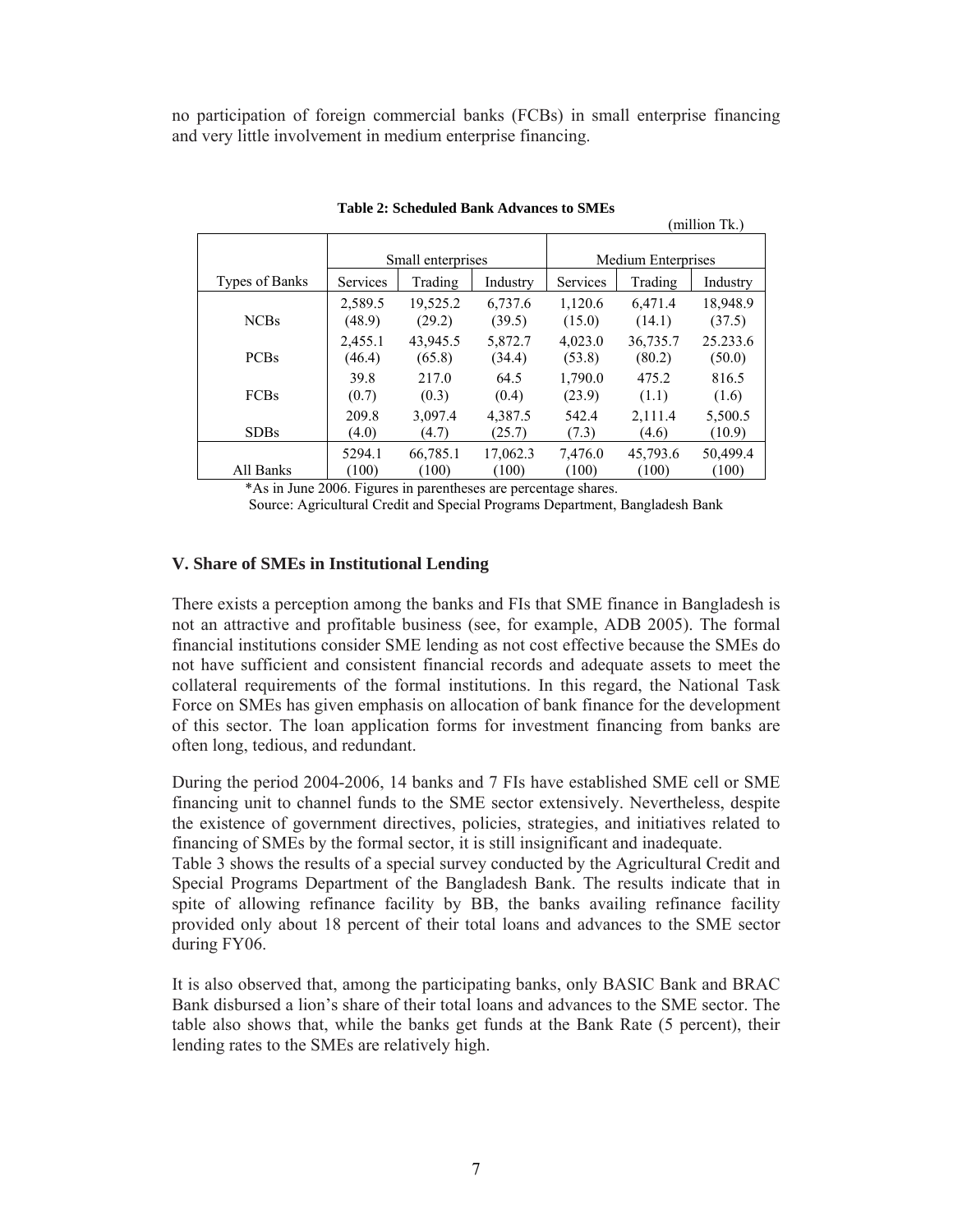|                      | Loans disbursed (crore Tk)* |              |                |             |
|----------------------|-----------------------------|--------------|----------------|-------------|
|                      | % of SME                    |              |                | Rate of     |
|                      | Total loans                 | Loans        | loans in total | interest of |
|                      | and                         | disbursed to | loans and      | SME loan    |
| Name                 | advances                    | SME sector   | advances       | $(\%)$      |
| <b>BASIC Bank</b>    | 816.54                      | 662.81       | 81.17          | 14          |
| <b>BRAC Bank</b>     | 1695.58                     | 802.93       | 47.35          | $20 - 24$   |
| Eastern Bank Ltd.    | 1052.07                     | 446.72       | 42.46          | N/A         |
| National Bank Ltd.   | 2807.87                     | 1107.09      | 39.43          | 15          |
| National Credit and  |                             |              |                |             |
| Commerce Bank        |                             |              |                |             |
| Ltd.                 | 2610.97                     | 925.78       | 35.46          | N/A         |
| Dhaka Bank Ltd.      | 1044.42                     | 133.57       | 12.79          | 14          |
| The City Bank Ltd.   | 2791.44                     | 340.15       | 2.19           | N/A         |
| Prime Bank Ltd.      | 4716.07                     | 88.15        | 1.87           | 16          |
| Southeast Bank       |                             |              |                |             |
| Ltd.                 | 5400.21                     | 57.87        | 0.96           | 14          |
| The Trust Bank       |                             |              |                |             |
| Ltd.                 | 717.85                      | 3.99         | 0.56           | 16.50       |
| <b>ONE Bank Ltd.</b> | 4213.65                     | 19.93        | 0.47           | 16          |
| Dutch-Bangla         |                             |              |                |             |
| Bank Ltd             | 3503.27                     | 14.99        | 0.43           | 14.50       |
| The Premier Bank     |                             |              |                |             |
| Ltd.                 | 3472.36                     | 13.65        | 0.39           | 14          |
| Jamuna Bank Ltd.     | 473.55                      | 1.03         | 0.22           | N/A         |
| Mercantile Bank      |                             |              |                |             |
| Ltd                  | 2193.24                     | $\theta$     | $\theta$       | N/A         |

 **Table 3: Loans and Advances by Selected Banks to SME Sector** 

\* Data refer to July 2005- June 2006.

Source: Agricultural Credit and Special Programs Department, Bangladesh Bank

#### **VI. Conclusions and Policy Implications**

In Bangladesh, the limited access to finance is one of the major areas of concern for SME development. Institutions to serve this sector need to have the financial capacity to accept the lending risks along with access to appropriate funding which matches the clients' requirements. The financing approach of the commercial and development banks in the country is largely traditional that does not suit the special characteristics of SMEs. They mostly subscribe to the view that collateral and third party guarantee minimize risks for the lenders. To ensure the flow of an adequate share of institutional lending to the SME sector, the following measures deserve consideration.

• Like in many other countries, the government may consider using grants as a major instrument to provide financial support for a limited period to selected SMEs having good potential and wide linkages, especially in areas where private finance is not forthcoming in adequate quantity, and the whole or a part of the amount may be treated as subsidy.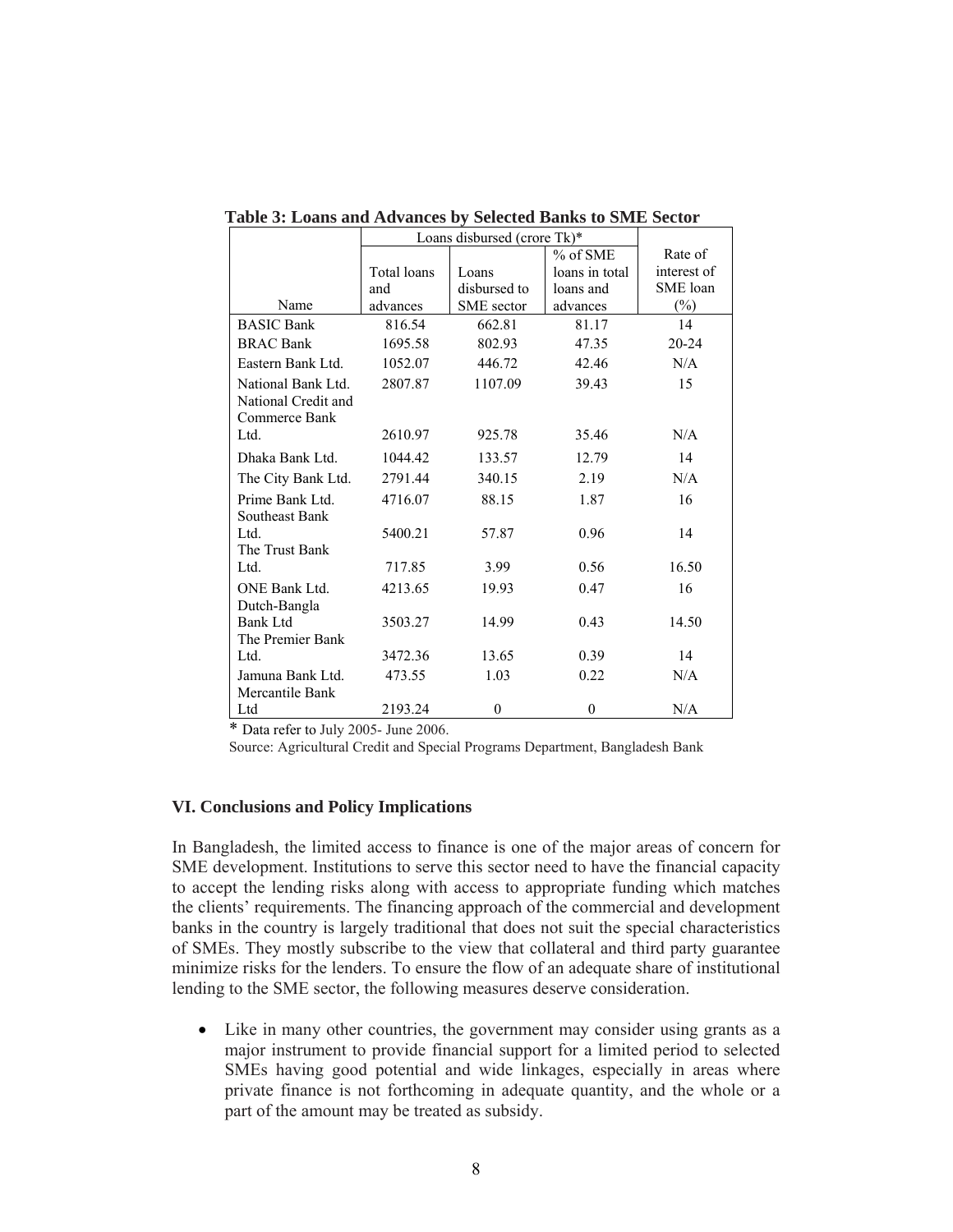- To strengthen SMEs' financing capability, the government may consider providing credit guarantees on SME loans. Such credit guarantee schemes, which are common in many countries, may specifically target prospective sectors especially having export potential.
- Special SME development fund may be created to subsidize projects to be carried out by potential entrepreneurs. The banks and FIs may provide institutional credit and credit facilities under special programs and the special funds may be earmarked for SMEs through targeted support schemes, like new entrepreneurs fund, women entrepreneur fund, and similar other innovative programs.
- The government may consider the creation of SME training fund and SME export marketing fund to subsidize training facilities and export promotion activities.
- The government may provide guarantee to loans up to a certain limit to SMEs to purchase land, buildings, or equipment. Loans may be made through banks or other financial institutions.
- By using analytical soft wares like credit scoring model based on available data from reliable sources, banks and financial institutions can provide loans to SMEs with growth potential and good track record.
- In case of providing refinance facility to banks and FIs, the government may issue appropriate directives related to collateral requirements and interest rate that are consistent with SME characteristics.
- In addition to financial assistance, the SME sponsors need a package of services throughout the life cycle of the project. The package of services should cover pre-investment counselling, technical information services, assistance in project identification, preparing feasibility studies, accounting services, project implementation at economic cost, and other related services.
- Along with financial and related services, there is a need to ensure the availability of appropriate information on technical and marketing aspects.
- Measures are needed to improve and enhance the coordination among SME related government agencies.
- The promotion of venture capital is needed for young and new entrepreneurs with drive and initiative and requiring support for innovative project ideas. In this context, it is equally important to spread the activity of leasing companies so that the SME entrepreneurs can take lease of necessary machineries, tools and equipment to start their business.
- A bank syndication scheme may be introduced under which micro credit agencies can transfer the credit history of micro credit-supported organizations to banks and non-bank financial institutions so that they can be graduated through getting access to commercial loans. Such a bank syndication scheme may be implemented by BSCIC.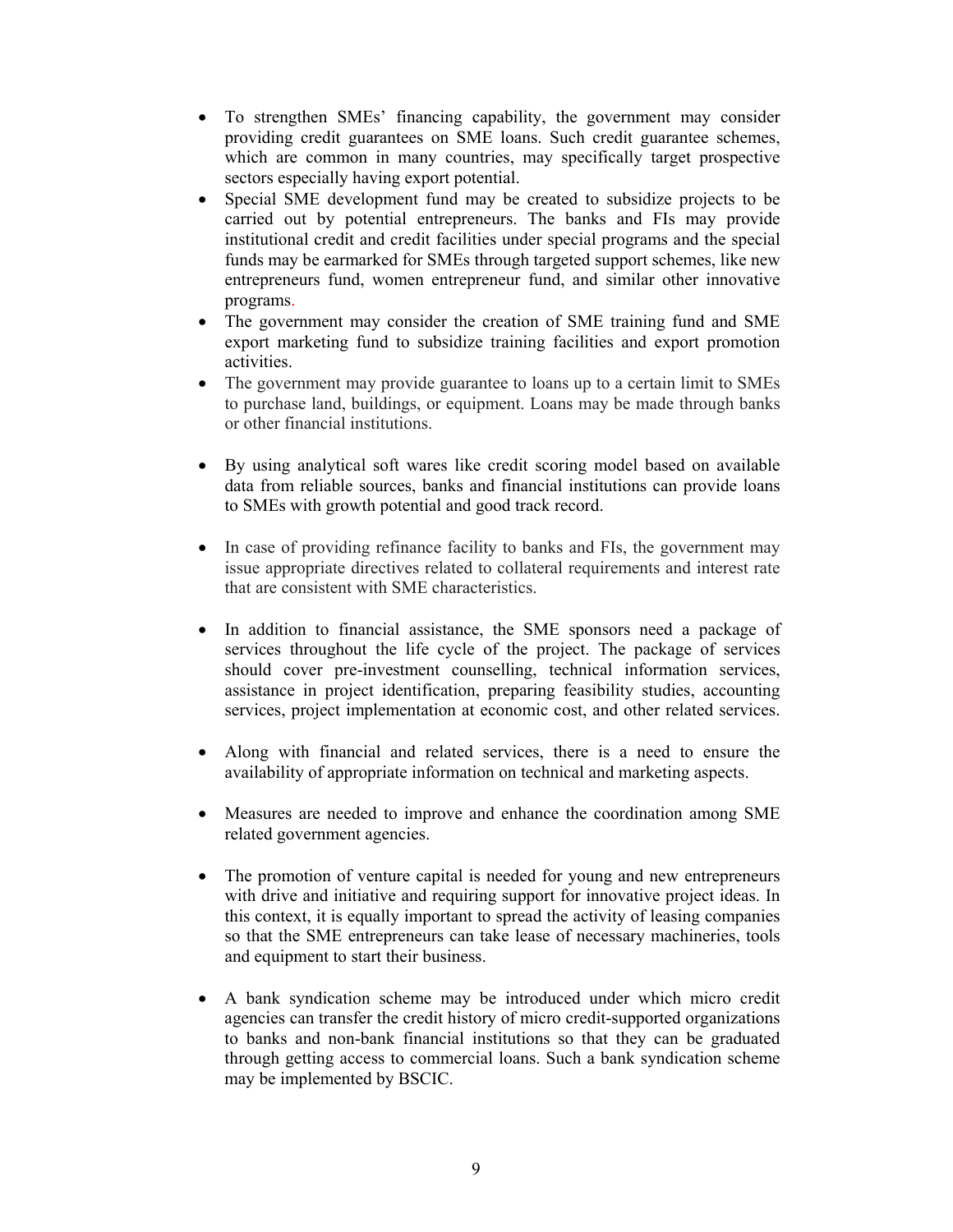• The traditional system of loan sanctioning does not favor the development of the SME sector. This calls for strengthening the specialized institutions for SME financing and development; creating separate departments to deal with SME financing; forming small and medium enterprise development committees to allocate fund for business start up, training, and export promotional activities for SMEs; promoting graduation mechanism to be adopted for the SMEs; and developing mechanisms to meet the long-term credit needs of SMEs.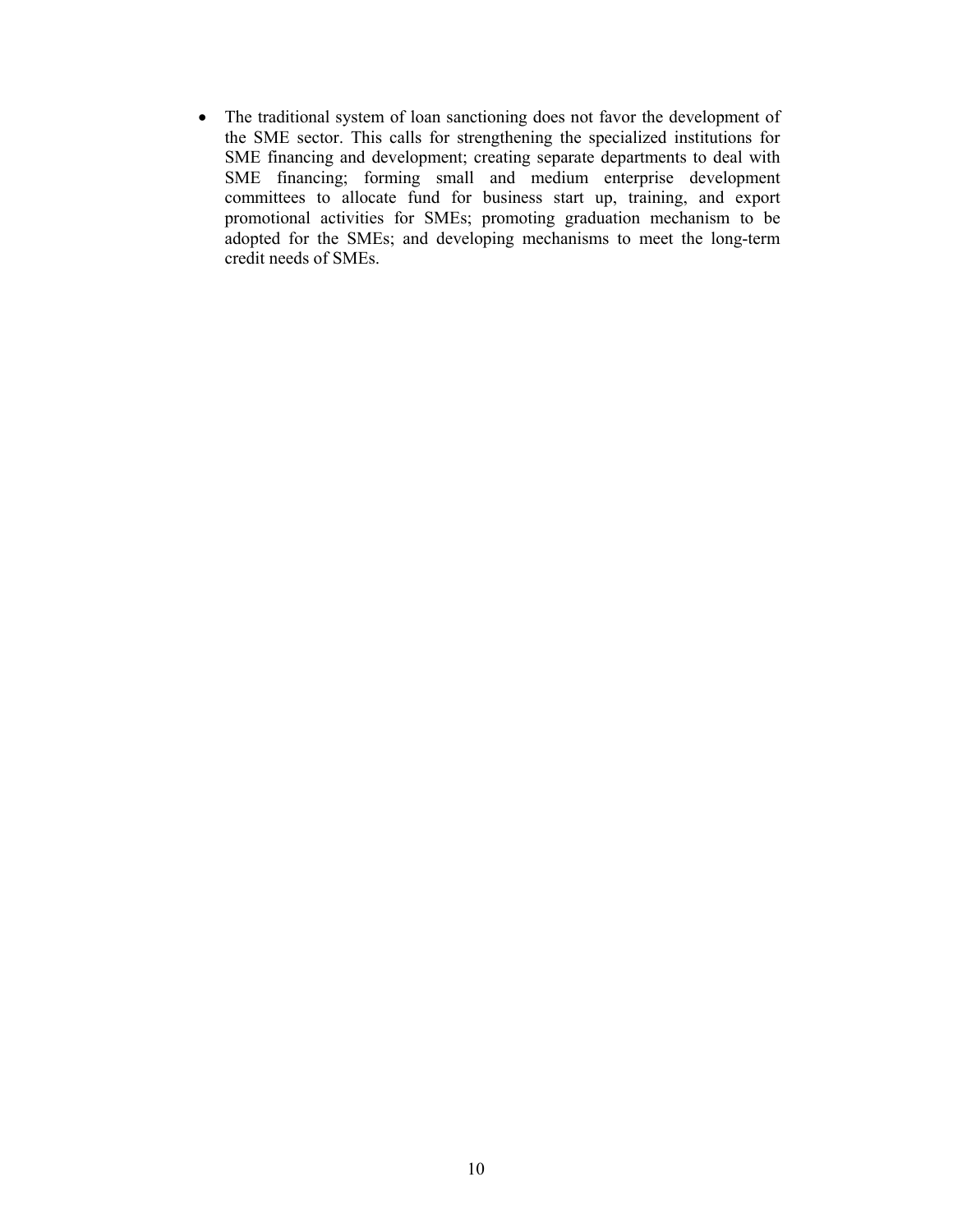# **References**

Ahmed, S. 2006, *Pertinent Issues on SME Finance in Bangladesh,* Seminar Paper, Dhaka.

BB 2006, *Financial Sector Review*, Vol 2, No.1, December 2006, Bangladesh Bank, Dhaka.

GOB 2005, *Policy Strategies for Development of SMEs,* Ministry of Industries, Government of the People's Republic of Bangladesh, Dhaka

GOB 2005, *The Industrial Policy,* Ministry of Industries, Government of the People's Republic of Bangladesh, Dhaka

GOB various years, *Bangladesh Economic Review*, Ministry of Finance, Government of the People's Republic of Bangladesh, Dhaka

GOB 2002, *A National Strategy for Economic Growth, Poverty Reduction and Social Development ,*External Relations Division, Ministry of Finance, Government of the People's Republic of Bangladesh, Dhaka

Khalily, M. A. B, 2006. *Problems of SME Financing in Bangladesh: Will It Ever Change? ,* SME Fair, Federation of Bangladesh Chamber of Commerce and Industry, Dhaka

Mia, M.S.A. 2002, *The Role of Small and Medium Enterprises in the Bangladesh Economy,* Contemporary Issues in Development, Bangladesh Unnayan Parishad, Dhaka.

OECD (1982) *Innovation in Small and Medium Enterprises,* Organization for Economic Cooperation and Development, Paris.

Raihan, A. 2003, *Access to Finance and Financial Management in SMEs,* World Summit on Information Societies,12-14 December 2003, Geneva.

Raihan A. 2005, *Improving Access to Finance for Women-Led SMEs,* GKP-IKED Handbook, Dhaka.

Raihan A. 2003, *Report on FBCCI Information Centre and Data Bank,* Federation of Bangladesh Chamber of Commerce and Industry, Dhaka.

Uddin, K. 2002, *The Small and Medium Enterprises: A Potential Sector to Spur Technological and Economical Development of Bangladesh,* SME Fair 2002, Federation of Bangladesh Chamber of Commerce and Industry, Dhaka.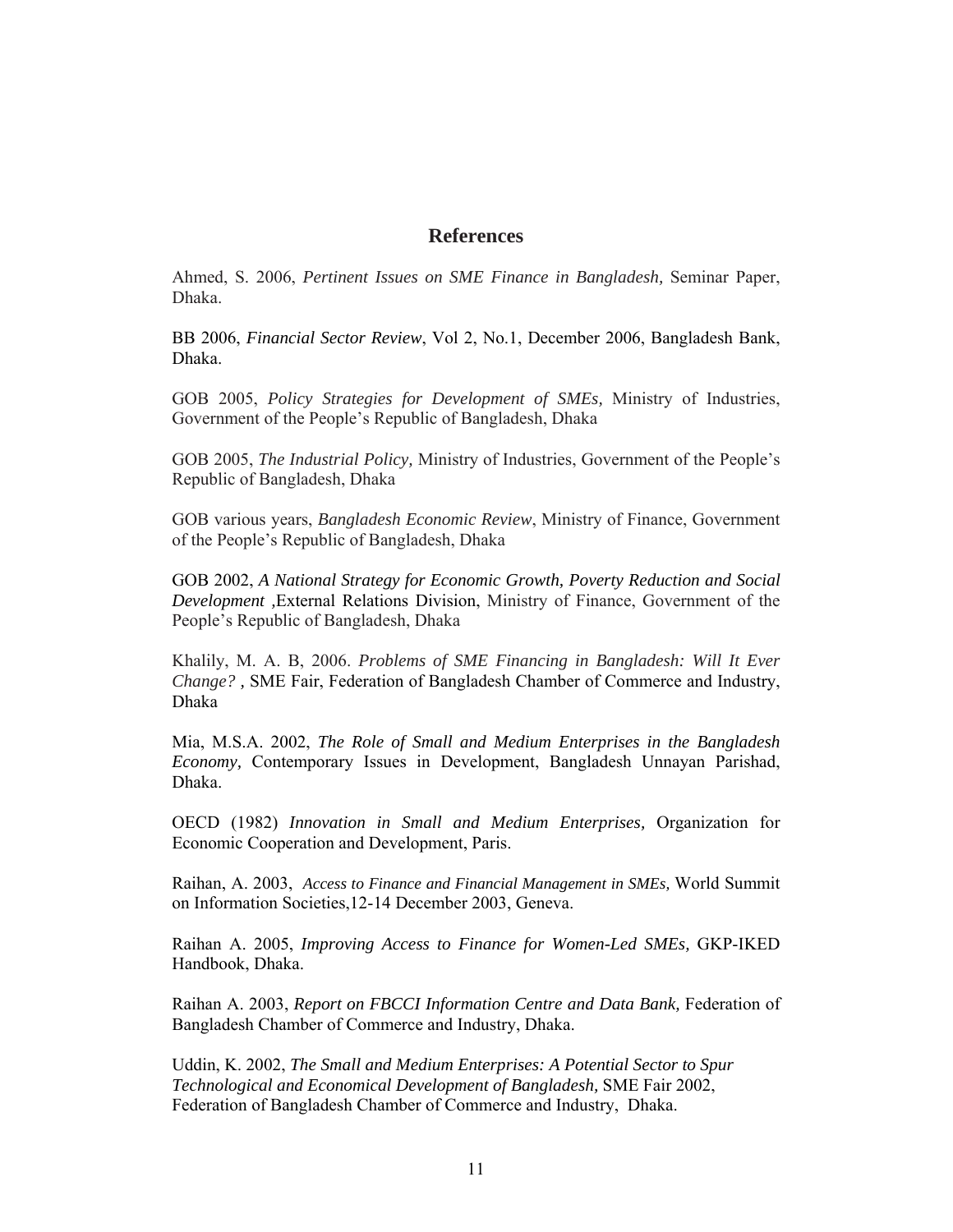# **Appendix**

The Bangladesh Bank has defined the small and medium enterprises (SMEs) in its prudential guidelines (only for small enterprises) and through the Statistics Department for collection of SME related data from banks on a regular basis. All banks and FIs follow the definition of SMEs provided by BB as follows:

#### **Small enterprise:**

Service concern: Total fixed asset Tk 50,000 to 3 million excluding land and building; number of employees less than 20 persons.

Trading concern: Total fixed asset Tk 50,000 to 5 million excluding land and building; number of employees less than 30 persons.

Manufacturing concern: Total fixed asset Tk.50,000 to 10 million excluding land and building; number of employees less than 60 persons.

#### **Medium enterprise:**

Service concern: Total fixed asset above Tk 3 million to10 million excluding land and building; number of employees less than 50 persons.

Trading concern: Total fixed asset above Tk 5 million to 20 million excluding land and building; number of employees less than 50 persons.

Manufacturing concern: Total fixed asset above Tk 10 million to 50 million excluding land and building; number of employees less than 100 persons.

| Programme                                                                                                |            |               |            | and<br>Hong Kong |           | Malaysia  | Sri Lanka | Bangladesh |
|----------------------------------------------------------------------------------------------------------|------------|---------------|------------|------------------|-----------|-----------|-----------|------------|
|                                                                                                          | Japan      | USA           | JK         | China            | India     |           |           |            |
| Direct investment by government                                                                          | $\sqrt{}$  | $\sqrt{}$     | V          | $\sqrt{}$        | $\sqrt{}$ | $\sqrt{}$ | $\sqrt{}$ | $\sqrt{}$  |
| Government investment in venture capital<br>or equity capital financing schemes                          | $\sqrt{}$  |               | Ñ          |                  | V         |           |           | N          |
| Credit guarantee scheme                                                                                  | V          | N             |            | V                |           |           | V         |            |
| Leveraged investment with government<br>participation                                                    | $\sqrt{}$  | ٦             | V          |                  |           |           |           |            |
| Venture capital                                                                                          | ٦          | $\mathcal{L}$ | $\sqrt{}$  | N                |           | V         |           |            |
| Loans/ guarantees to SMEs<br>through<br>institutional network and through public-<br>private partnership | $\sqrt{ }$ | $\sqrt{2}$    | $\sqrt{ }$ | V                |           | V         |           |            |
| Credit database                                                                                          |            | N             | V          |                  |           | V         |           |            |
| Sub-contracting arrangements                                                                             |            | $\mathcal{L}$ | N          |                  |           | N         |           |            |
| Exit mechanisms for companies and stocks                                                                 | N          |               | $\sqrt{}$  |                  |           |           |           |            |
| Strong legal and regulatory framework for<br>the capital market                                          | $\sqrt{}$  |               | N          |                  |           | V         |           |            |
| Credit scoring mechanism                                                                                 | $\sqrt{}$  | $\mathcal{N}$ |            | N                |           |           |           |            |
| <b>Bank</b> syndication                                                                                  |            |               |            |                  |           | V         | $\sqrt{}$ | V          |
| Specialized financial institutions                                                                       | V          |               |            |                  |           |           | N         |            |

## **Table A1: Availability of SME Financing Programmes in Selected Countries**